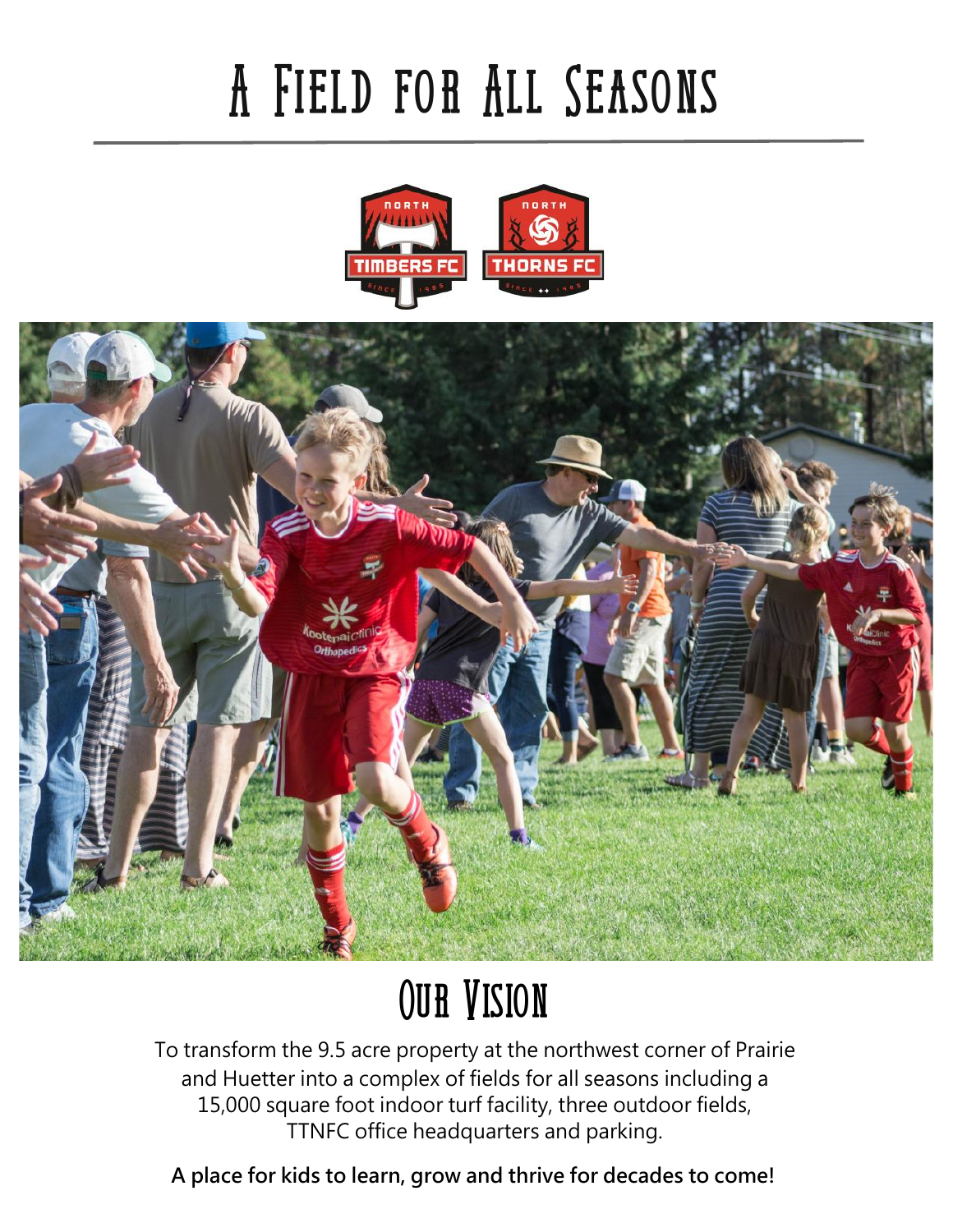

### **Essential For Growth**

What started as four teams in 1985 has grown to 34 teams today with nearly 700 boys and girls ranging from U5 to U19 on teams and participating in programs across Coeur d'Alene and the surrounding area.

As the club continues to grow, we strive to overcome a significant competitive disadvantage by developing training facilities to allow young athletes to train year-round.

#### **The Plan**

**Phase 1:** Renovation of existing house to TTNFC Corporate headquarters. Check! (Completed Mar 2017)

**Phase 2:** Construction of 15,000 square foot indoor facility. In Progress! (Opening Feb 2019)

**Phase 3:** Purchase improved property and buildings. (By 2020)

**Phase 4:** Add 3 outdoor turf fields. (Fall 2020)

#### **Project Budget**

Land Cost \$575,000 Design/Permit/Finance \$135,000 Site Improvements \$1,017,000 (office/Indoor facility/Site Development) Contingency \$50,000 **TOTAL: \$1,777,000**

TO BE RAISED BY 2/2019 for site improvements, to initiate lease, and to take occupancy: **TOTAL: \$500,000**

TO BE RAISED to purchase entire complex, buildings & land: **TOTAL: \$1,277,000**

#### **Benefits of Turf**

- **All-weather utility.** Natural turf fields will turn to mud in a moderate to heavy rain. An artificial turf field, however, rain or shine, players will leave a perfect field behind every time. The all-weather properties of these fields make them particularly ideal for wetter areas or playing during rainy times of the year.
- **Versatility and Preparation.**  Artificial turf athletic fields are versatile and can endure heavy use.
- **No Growing Required.** After installation, artificial turf is ready for use. No fertilizers or pesticides, no mowing, maintenance or water use.



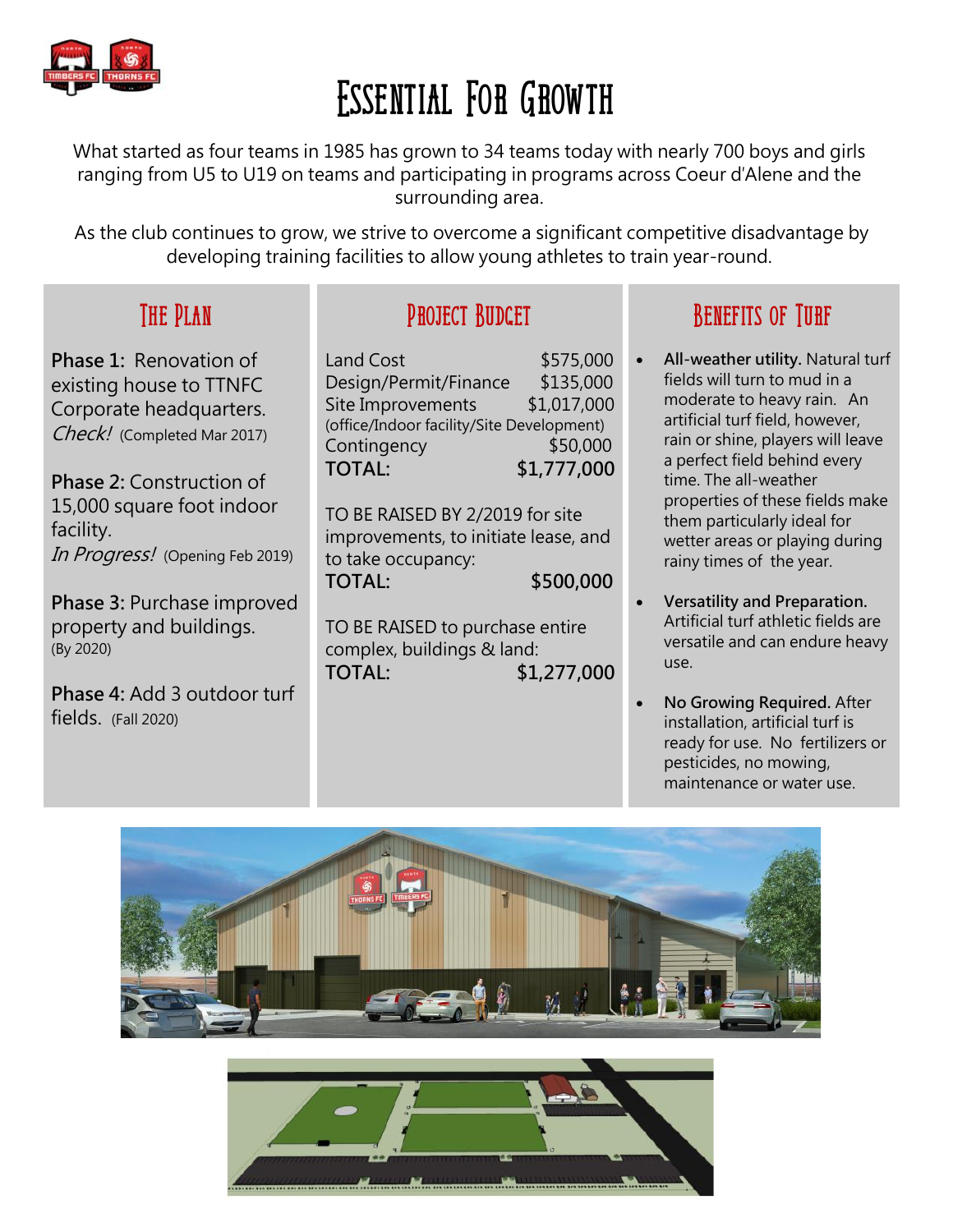### **Get Invloved**





### **Donor Wall of Fame**

This unique structure will honor Platinum, Gold, Silver & Bronze level donors.



### **Naming Opportunities**

Keep your brand front and center with custom recognition on the building/fixture you choose.



### **Sponsor a Paver**

Recognize your family, player, team or special event on a paver to be placed in the pathways surrounding the indoor complex.



### **A Project For the Whole Community**

Soccer is a great teacher of life, responsibility and accountability. -Irma Anderl, Coeur d'Alene Sting founder

The impact of this complex on the broader community will be substantial. Each year TTNFC teams host around 350 games with teams visiting from all over Idaho, Washington, Montana, and Oregon. The new complex will allow for an additional 75+ games each year, bringing additional revenue to area restaurants, hotels and businesses.

TTNFC is more than a soccer club, we are an important community partner! -Mike Thompson, Director of Coaching

This is no ordinary investment. It*'*s an investment in our youth, our community and our future. -Tony Norris, TTNFC Board of Directors, Former President.